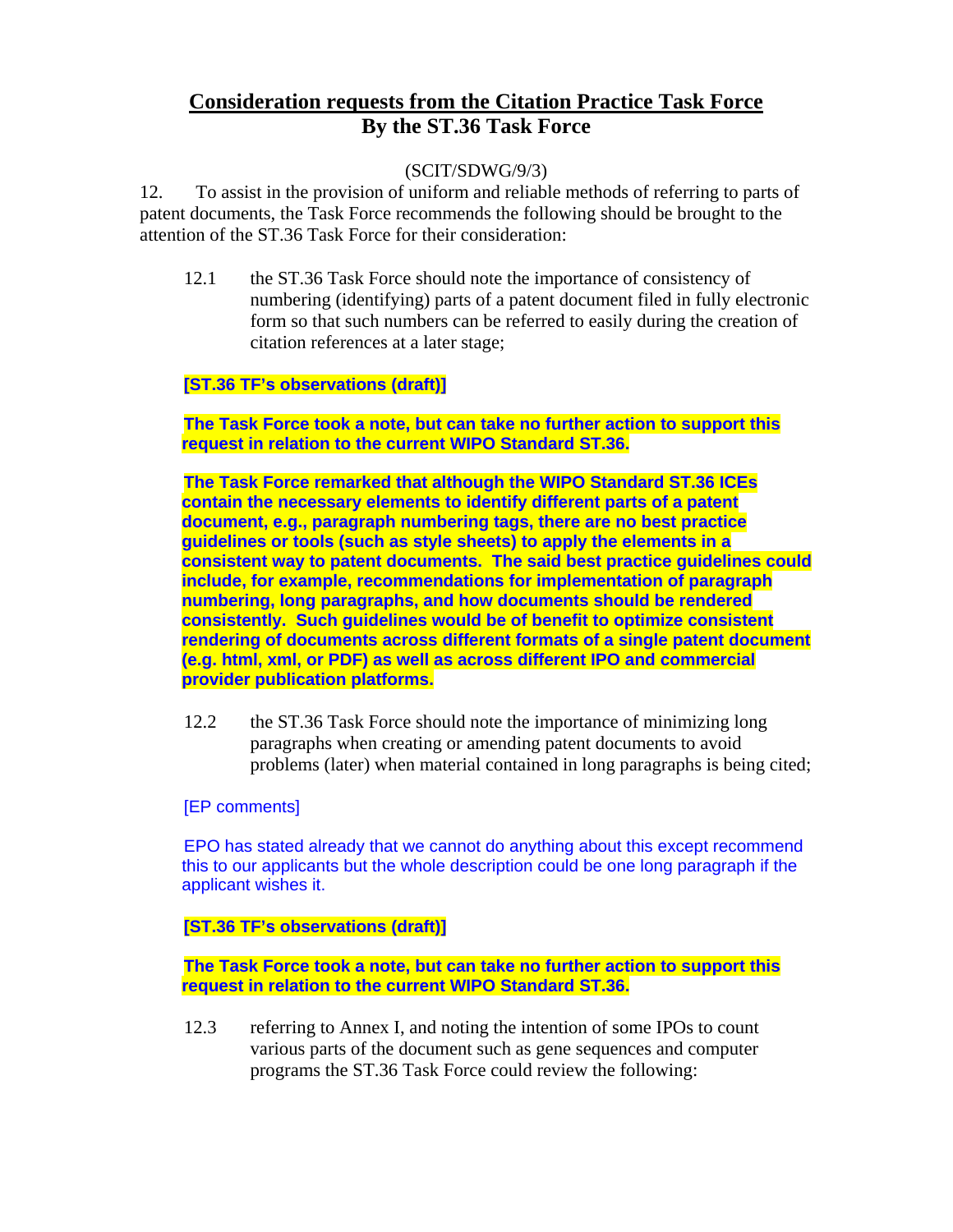12.3(a) the elements "maths" and "chemistry" could be reviewed and if appropriate marked as current, instead of being reserved for future use, within the International Common Elements (ICEs) to WIPO Standard ST.36, and

# [CH comments]

In relation to the citations practices, we sustain the introduction of the elements "maths" and "chemistry" as current elements. We also sustain the introduction of new elements for gene sequences and computer programs.

Within a search report we refer to the claims only of the enclosing document. We don't foresee any restriction in the paragraph length and don't apply any special paragraph numbering for corrected documents.

In the search reports we use the ST36 tags for patent citations and non patent citations. If an URL is contained in these elements it is represented as an hyperlink in the PDF. We don't generate a reference list for a document

#### [EP comments]

EPO has stated already that maths and tables are not reserved and are already part of ST.36. Chemistry is more difficult - there is no agreed international standard so far.

# **[ST.36 TF's observations (draft)]**

**With regard to XML tagging for Maths and Tables, the relevant elements already exist in WIPO Standard ST.36.** 

**WIPO Standard ST.36 recommends to tag mathematic formulae by MathML2 which is maintained by W3C (download from: <http://www.w3.org/TR/MathML2/DTD-MathML-20010221.zip>) and tables by OASIS Open XML Exchange Table Model which is maintained by OASIS (download from: [http://oasis-open.org/specs/soextblx.dtd\)](http://oasis-open.org/specs/soextblx.dtd). For further information, please see the SECTION I of Annex A to WIPO Standard ST.36.** 

**No agreement on chemistry standard within W3C has been reached. Therefore, it was agreed that the addition of a chemistry standard to WIPO Standard ST.36 should be postponed until the W3C standard for chemistry would be ready.** 

**For further information, the recommendation regarding Chemistry in Annex A is as follows:** 

 $\leq$  ! -**Chemistry**  Chemical formulae, ring structures, Markush structures, etc. For now treat as image data. Depending on industry support we may use, e.g., chemML, CML later Recommended id = chem0001, chem0002, etc --> <!ELEMENT chemistry (img | (chem , img?))> <!ATTLIST chemistry id ID #IMPLIED num CDATA #REQUIRED >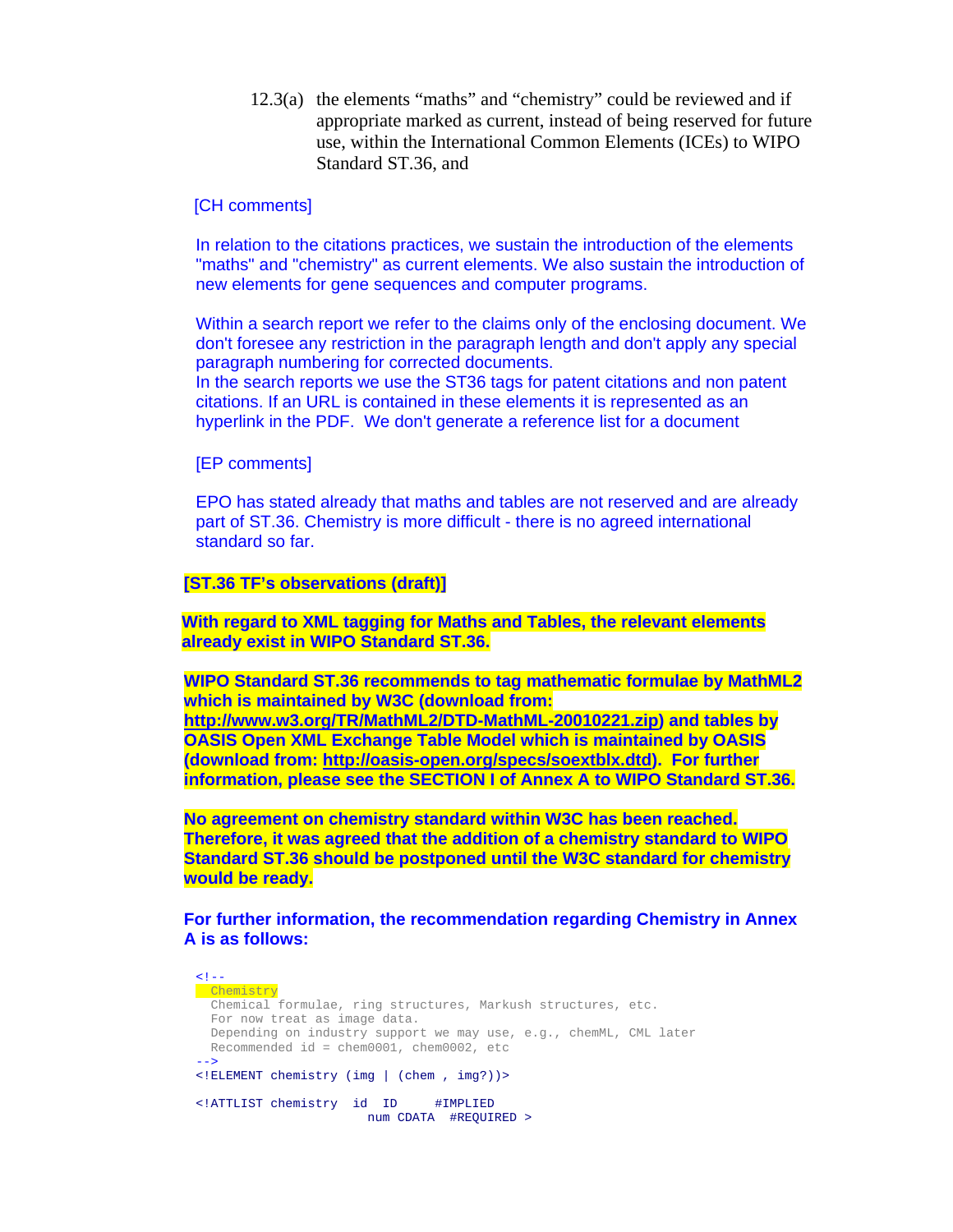```
\leq 1 - 1 This is a pointer to an external DTD for chemical markup - to be determined. 
  For EPO probably CML; http://www.xml-cml.org/ 
-->
<!ELEMENT chem EMPTY>
```

```
<!ATTLIST chem id ID #IMPLIED 
 file CDATA #REQUIRED 
             chem-type CDATA #IMPLIED >
```
12.3(b) consider if further clarification is required to identify gene sequence lists, particularly when image content is defined as "dna" or the data is tagged as the element "bio-deposit" or "sequence-list";

# [EP comments]

EPO marks up some DNA data but not all. Because of the layout (mono-spaced font in columns) of long DNA sequence listing and the difficulty of extremely accurate data entry we capture as image data (it is safer). However, applicants do send in this data as ST.25 data as a separate file for internal processing by examiners.

## **[ST.36 TF's observations (draft)]**

# **The ST.36 Task Force thinks that no further clarification is required to identify gene sequence lists.**

 12.4 review and suggest further document structure elements or attributes that could be included as further tags associated with WIPO Standard ST.36 that would aid the creation of citation references, such as the addition an attribute *example* (found predominantly in chemical patent applications) to the *heading* element; and

## [EP comments]

The example heading can occur anywhere in a patent description; we prefer the simple <heading>Example</heading> rule.

## [JP comments]

Regarding citation references, JPO thinks that cited part in cited patent documents should be identified by the structured tag like <embodimentsexample> etc. rather than heading tag in view of characteristics of structured language XML. Anyhow, although the discussion on new tags/attributes is useful, the JPO thinks that the discussion on use of tags in uniform manner among users/offices is more important.

## [AU comments]

As stated in the citation practices questionnaire our use of citation data in xml format to-date is virtually non-existent. However, in our future XML bulkdata product we expect to proved some related citation information in XML format. This data is collated by examiners at the time of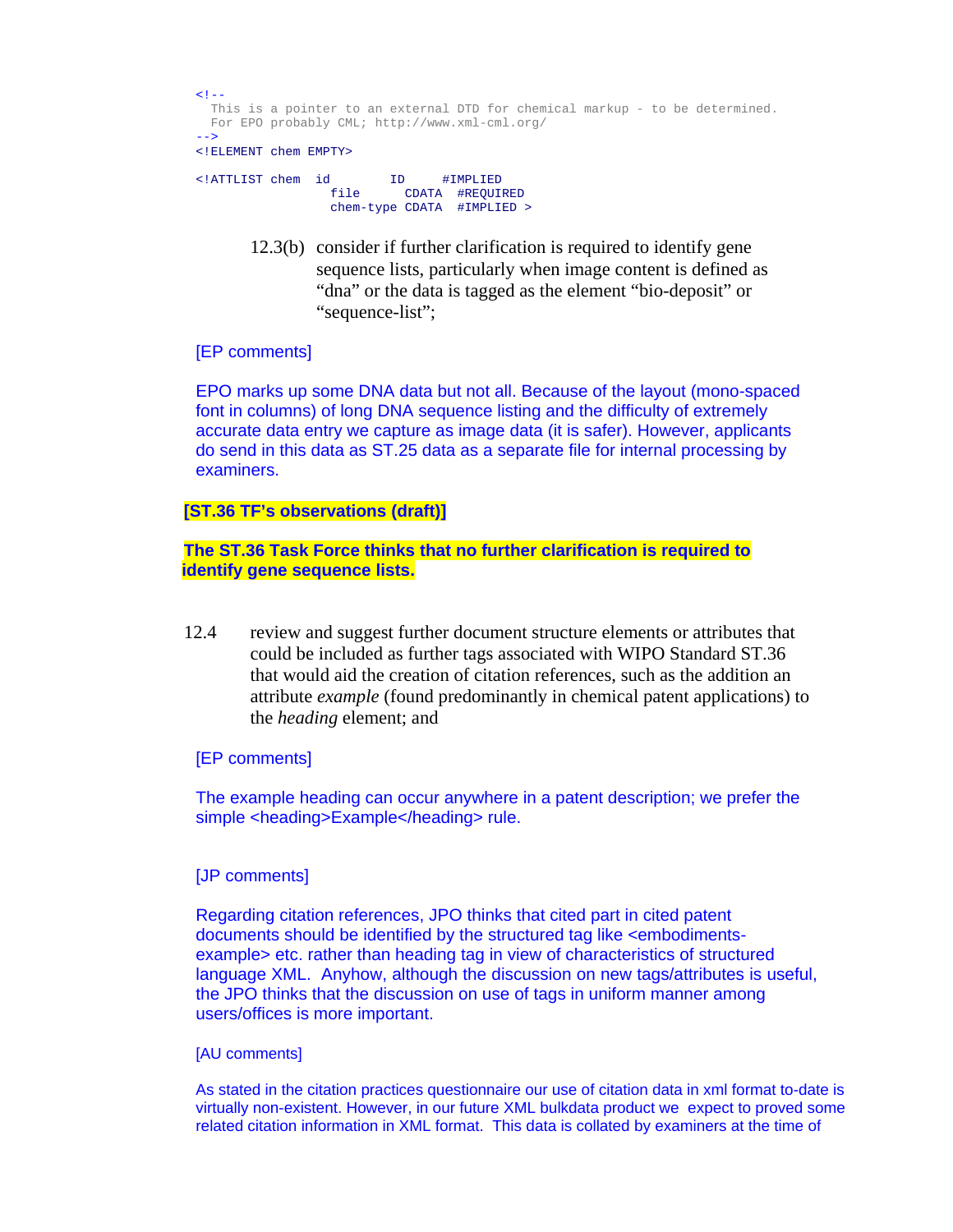acceptance and is a free text field. It is identify as prior-art as opposed to a specific type of citation data ie patcit or nplcit data. See example

 Prior art data will be provided as part of the exam details sections of the AusIP Discovery Series schema as highlighted below.

```
<xs:element name="au-exam-details" minOccurs="0"> 
  <xs:complexType> 
    <xs:sequence> 
      <xs:element name="au-prior-arts" minOccurs="0"> 
          <xs:complexType> 
              <xs:sequence> 
               <xs:element name="au-prior-art" minOccurs="0" maxOccurs="unbounded"> 
                    <xs:complexType> 
                        <xs:simpleContent> 
                           <xs:extension base="xs:string"> 
                             <xs:attribute name="sequence" type="xs:nonNegativeInteger" use="required"/> 
                               </xs:extension> 
                        </xs:simpleContent> 
                     </xs:complexType> 
                   </xs:element> 
                </xs:sequence> 
             </xs:complexType> 
          </xs:element> 
       <xs:element name="au-direction-date" type="date-type" minOccurs="0"/> 
       <xs:element name="au-exam-request-filing-date" type="date-type" minOccurs="0"/> 
       <xs:element name="au-request-type" type="xs:string" minOccurs="0"/> 
       <xs:element name="au-exam-request-status" type="au-exam-request-status-type" minOccurs="0"/> 
       <xs:element name="au-deferment-date" type="date-type" minOccurs="0"/> 
       <xs:element name="au-first-report-date" type="date-type" minOccurs="0"/> 
      <xs:element name="au-further-report-date" type="date-type" minOccurs="0"/> 
      <xs:element name="au-examination-section" type="xs:string" minOccurs="0"/> 
       <xs:element name="au-acceptance-postponed" type="au-yes-no-type" minOccurs="0"/> 
       <xs:element name="au-search-results-received-date" type="date-type" minOccurs="0"/> 
      <xs:element name="au-third-party-examination-request-date" type="date-type" minOccurs="0"/> 
    </xs:sequence> 
  </xs:complexType> 
</xs:element>
```
## [RU comments]

Concerning the practice on citation references we could communicate that we don't have any specific tags for this purpose. If the reference is inside the paragraph of the document we use tags for text markup. If the reference appears in the bibliographic data section of the document (INID 56) we use the markup provided for INID 56 code.

## **[ST.36 TF's observations (draft)]**

**Regarding further XML tags to aid the creation of citation references, such as "example", the participants noted that the different XML tagging for citation references are available and has already been implemented by some IPOs, for example, ." <heading>Example</heading>" by the EPO and "<embodiments-example>" by the JPO.**